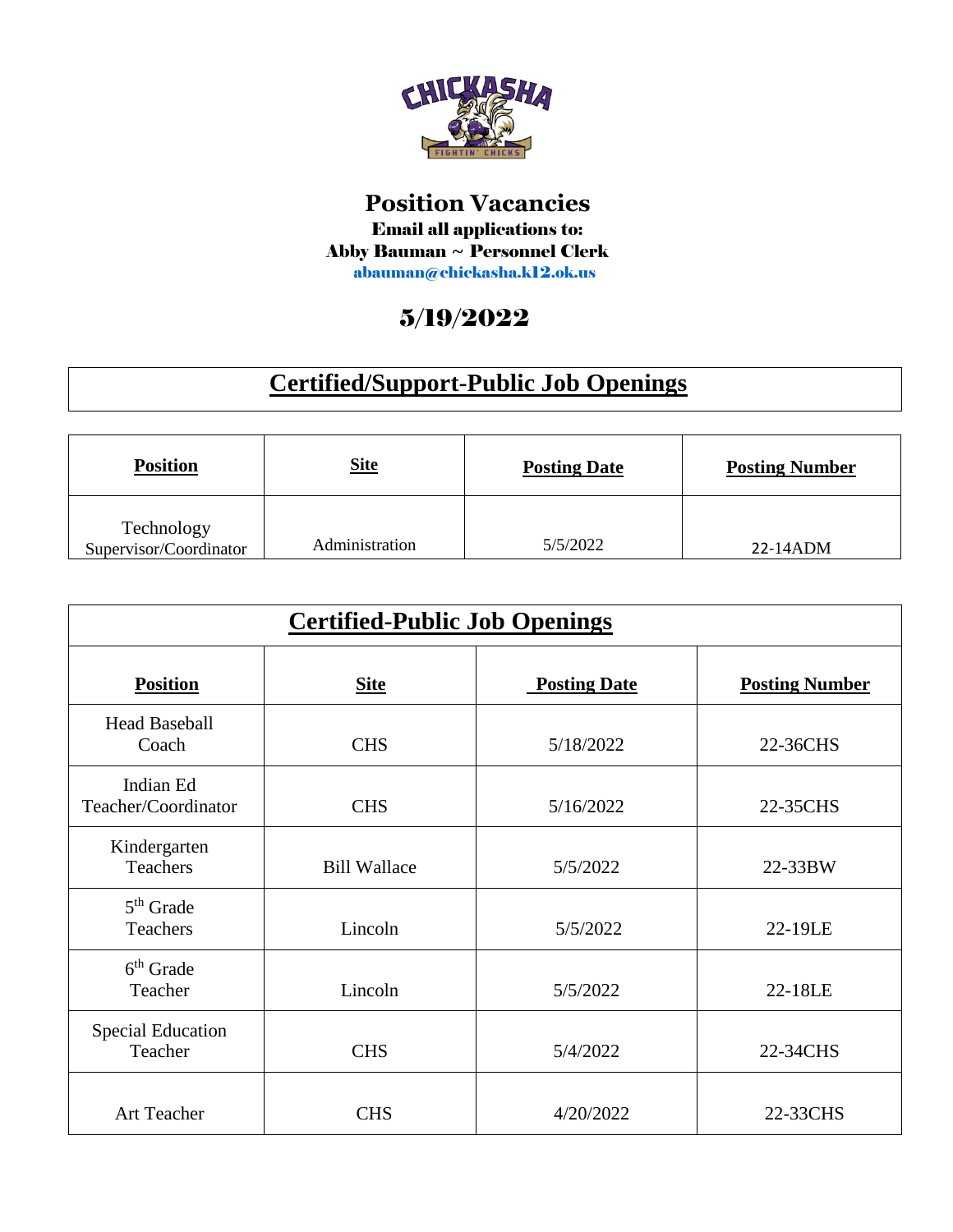| Spanish Teacher                                  | <b>CHS</b>          | 4/20/2022 | 22-32CHS |
|--------------------------------------------------|---------------------|-----------|----------|
| <b>English Teachers</b>                          | <b>CHS</b>          | 4/20/2022 | 22-31CHS |
| <b>Science Teacher</b>                           | <b>CHS</b>          | 4/20/2022 | 22-30CHS |
| <b>Math Teachers</b>                             | <b>CHS</b>          | 4/20/2022 | 22-29CHS |
| <b>Computer Teachers</b>                         | <b>CHS</b>          | 4/20/2022 | 22-27CHS |
| 4 <sup>th</sup> Grade<br>Teacher                 | Grand               | 4/20/2022 | 22-21GE  |
| $3rd$ Grade<br>Teacher                           | Grand               | 4/20/2022 | 22-20GE  |
| $2nd$ Grade<br><b>Teachers</b>                   | Grand               | 4/20/2022 | 22-19GE  |
| <b>Special Education</b><br>Teacher              | <b>Bill Wallace</b> | 4/20/2022 | 22-30BW  |
| $1st$ Grade<br><b>Teachers</b>                   | <b>Bill Wallace</b> | 4/20/2022 | 22-29BW  |
| Pre-K<br><b>Teachers</b>                         | <b>Bill Wallace</b> | 4/20/2022 | 22-28BW  |
| <b>Family Consumer</b><br><b>Science Teacher</b> | <b>CMS</b>          | 2/22/2022 | 22-14CMS |

| <b>Certified-Internal Job Openings</b>      |                     |                     |                       |
|---------------------------------------------|---------------------|---------------------|-----------------------|
| <b>Position</b>                             | <b>Site</b>         | <b>Posting Date</b> | <b>Posting Number</b> |
| <b>Instructional Resource</b><br>Specialist | District            | 5/10/2022           | $22-24IP$             |
| <b>Summer School</b><br>Teachers            | District            | 4/29/2022           | $22-23IP$             |
| <b>Summer Daycare</b><br>Teachers           | <b>Bill Wallace</b> | 4/29/2022           | 22-32BW               |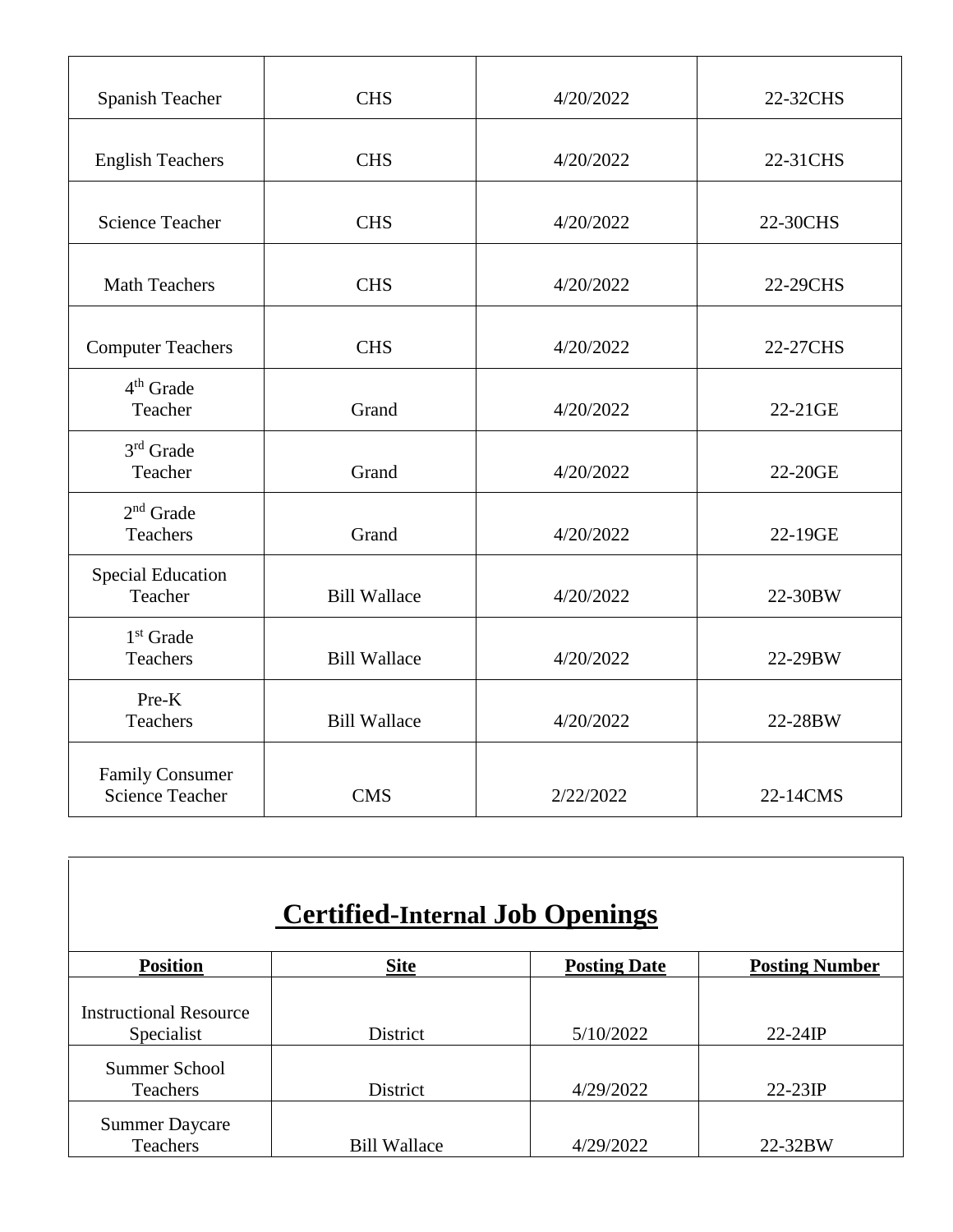| CCV<br>eacher<br>⊥ טרד | ∽<br>District | 0.00<br>3/25/2022 | $-22IF$<br>$\mathbf{A}$<br>24- C |
|------------------------|---------------|-------------------|----------------------------------|

 $\mathsf{l}$ 

Τ

H

## **Non-Certified-Internal Job Openings**

| <b>Position</b>              | <b>Site</b>         | <b>Posting Date</b> | <b>Posting Number</b> |
|------------------------------|---------------------|---------------------|-----------------------|
| <b>Summer School Teacher</b> |                     |                     |                       |
| <b>Assistants</b>            | <b>Bill Wallace</b> | 4/29/2022           | 22-31BW               |
| <b>Food Services</b>         |                     |                     |                       |
| (Summer)                     | Central Kitchen     | 4/29/2022           | 22-33OP               |
| <b>Bus Driver</b>            |                     |                     |                       |
| (Summer)                     | Transportation      | 4/29/2022           | 22-32OP               |

| <b>Non-Certified-Public Job Openings</b>    |                           |                     |                                                                         |
|---------------------------------------------|---------------------------|---------------------|-------------------------------------------------------------------------|
| <b>Position</b>                             | <b>Site</b>               | <b>Posting Date</b> | <b>Posting Number</b>                                                   |
| <b>Summer Maintenance</b><br>Crew<br>(Temp) | <b>District</b>           | 4/18/2022           | 22-31OP                                                                 |
| Summer<br><b>Mowing Crew</b><br>(Temp)      | <b>District</b>           | 4/18/2022           | 22-30OP                                                                 |
| Food Service<br><b>Delivery Driver</b>      | Central Kitchen           | 3/22/2022           | 22-29OP                                                                 |
| <b>Bus Drivers</b>                          | Operations/Transportation | 4/18/2022           | Continuous-Please send<br>application to<br>dturner@chickasha.k12.ok.us |